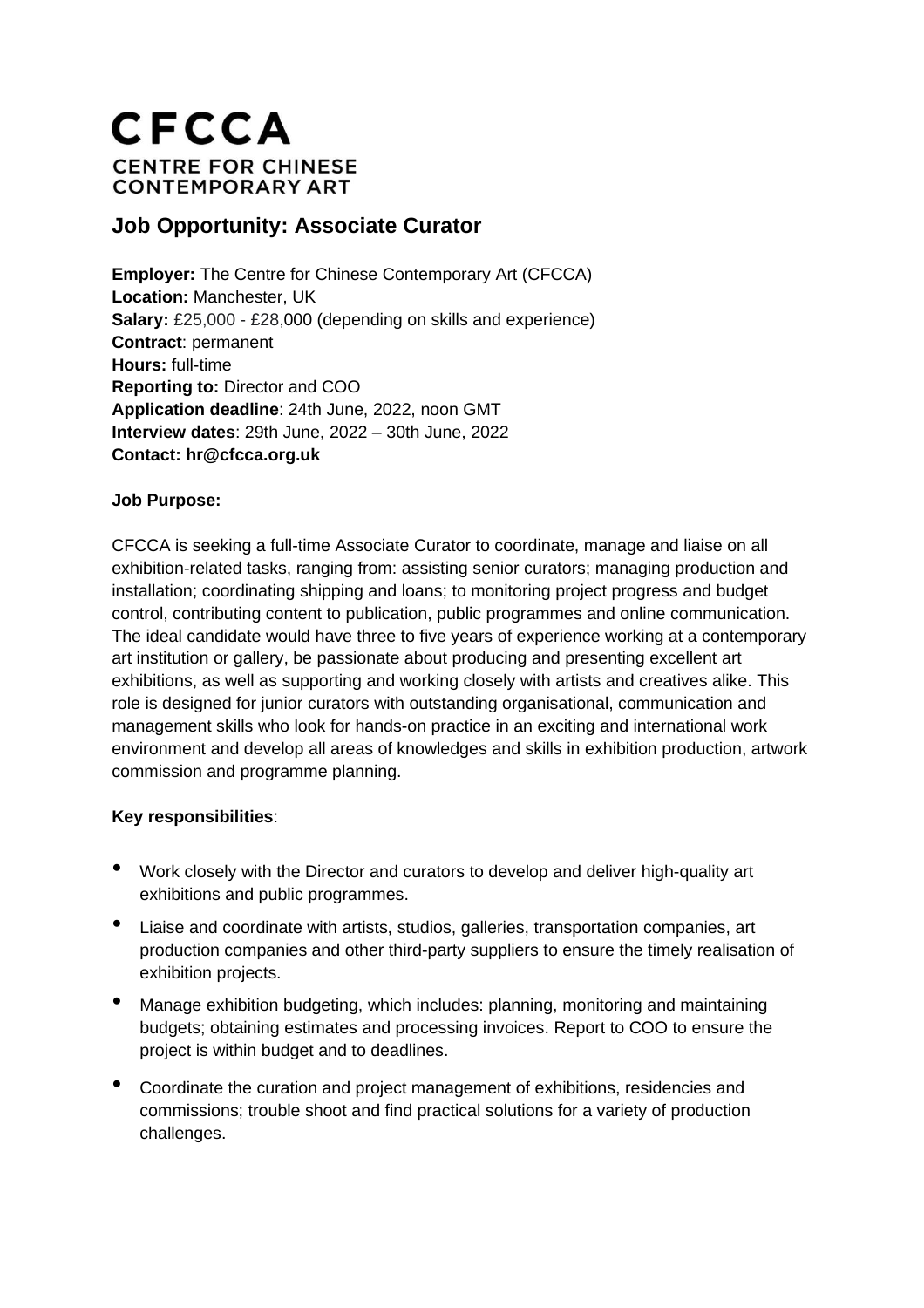- Research following the Director's and curators' guidance and co-develop content for public programmes. Work with the Community Engagement and Development Manager to create opportunities for greater access to CFCCA's exhibitions, library and archives through formal and informal learning and community-oriented events.
- Plan and coordinate curatorial research, content, artwork lists and interpretation to deliver exhibitions and public programmes, working together with the Communication Coordinator to maximise strategic and audience impact.
- Develop exhibition texts for audience outreach and communication/press materials; oversee the edit, design and production of exhibition communication materials and signages.
- Project management: oversee exhibition installation and production including layout plans and installation schedules; draft agreements for contractors and artists; create and manage project progress timelines; lead the preparation of exhibits for transport.
- Work across the CFCCA team to develop and deliver talks, screenings and other special events; track audience engagement and propose innovative methods to develop community outreach.
- Produce risk assessments for open exhibitions and public programmes.

#### **General duties:**

- Ensure the CFCCA galleries and communal space are cared for to maximise public benefit.
- Support the development and implementation of policies and strategies related to research, acquisitions and disposal, storage and documentation, digitisation and access.
- Support CFCCA's library and archives; keep track of exhibition production and knowledge-making process within the institution; contribute regularly to CFCCA's online platforms and social media.
- Produce regular reports and updates as required for meetings, committees, and funding requirements.
- Build and strengthen local networks for exhibition and event production; actively participate in cultural and art events in Manchester and beyond for research and professional developments.

### **Essential experience, knowledge and skills**:

- Three to five years of work experience in a similar role within visual and performing arts.
- <sup>A</sup> post-graduate degree in curatorial studies, cultural studies, cultural management or alike.
- In-depth professional knowledge of the museum/gallery sector in the UK.
- Proficiency in audio/video and computer technology; understand how to manage the production and installation of media artworks.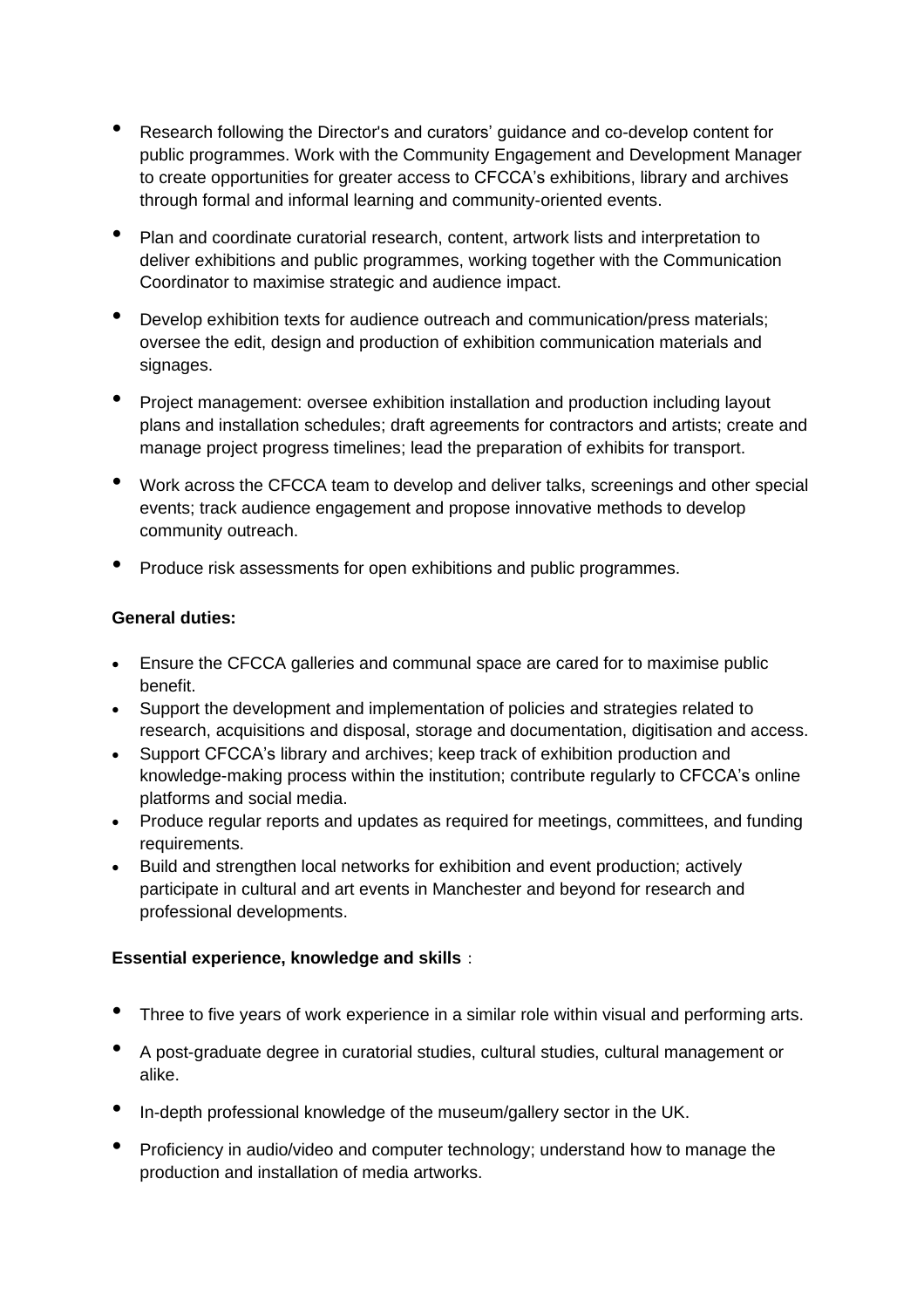- Problem-solving skills and <sup>a</sup> proactive thinker.
- Personable skills and able to work well in <sup>a</sup> team.
- <sup>A</sup> strong communicator who is able to maintain productive relationships with artists, guest curators, colleagues, stakeholders and partners at all levels through effective and consistent communications via different media.
- Strong analytical skills, such as the ability to analyse, prepare and present reports that provide information, articulate the case and propose deliverable costed and timed plans.
- Strong understanding of institutional care issues including storage, environmental conditions and conservation challenges.
- Understanding of documentation and digitisation issues and accreditation standards with evidence of delivering documentation projects.
- Experience of digital engagement with museum archives and an understanding of the potential of digital to enhance public access.
- Experience of project management and demonstrable experience delivering successful curatorial projects.
- Excellent organisation and planning skills managing self and others effectively to focus on priorities.
- Commitment to equality and diversity and an understanding of how this commitment applies to this role.
- Currently holds <sup>a</sup> valid permit to work in the UK.

#### **Desirable:**

- Excellent writing and editing skills in English.
- Familiar with Adobe Creative Suite, Sketchup, Wordpress, and other design or communication softwares.
- Excellent communication skills in Mandarin or Cantonese (writing and speaking).
- Lived experience of Chinese, East Asian, Southeast Asian heritage.
- Work experience in art institutions, non-profit galleries, biennales, or other similar organisations with an international background.
- Familiar with digital programming, curation of virtual exhibitions and public programmes.
- Fund-raising and networking skills in the non-profit sector.

#### **How to apply:**

Please submit a CV and expression of interest which should be no more than 2 sides of A4 and that outlines how you feel you meet the person specification and how your experience